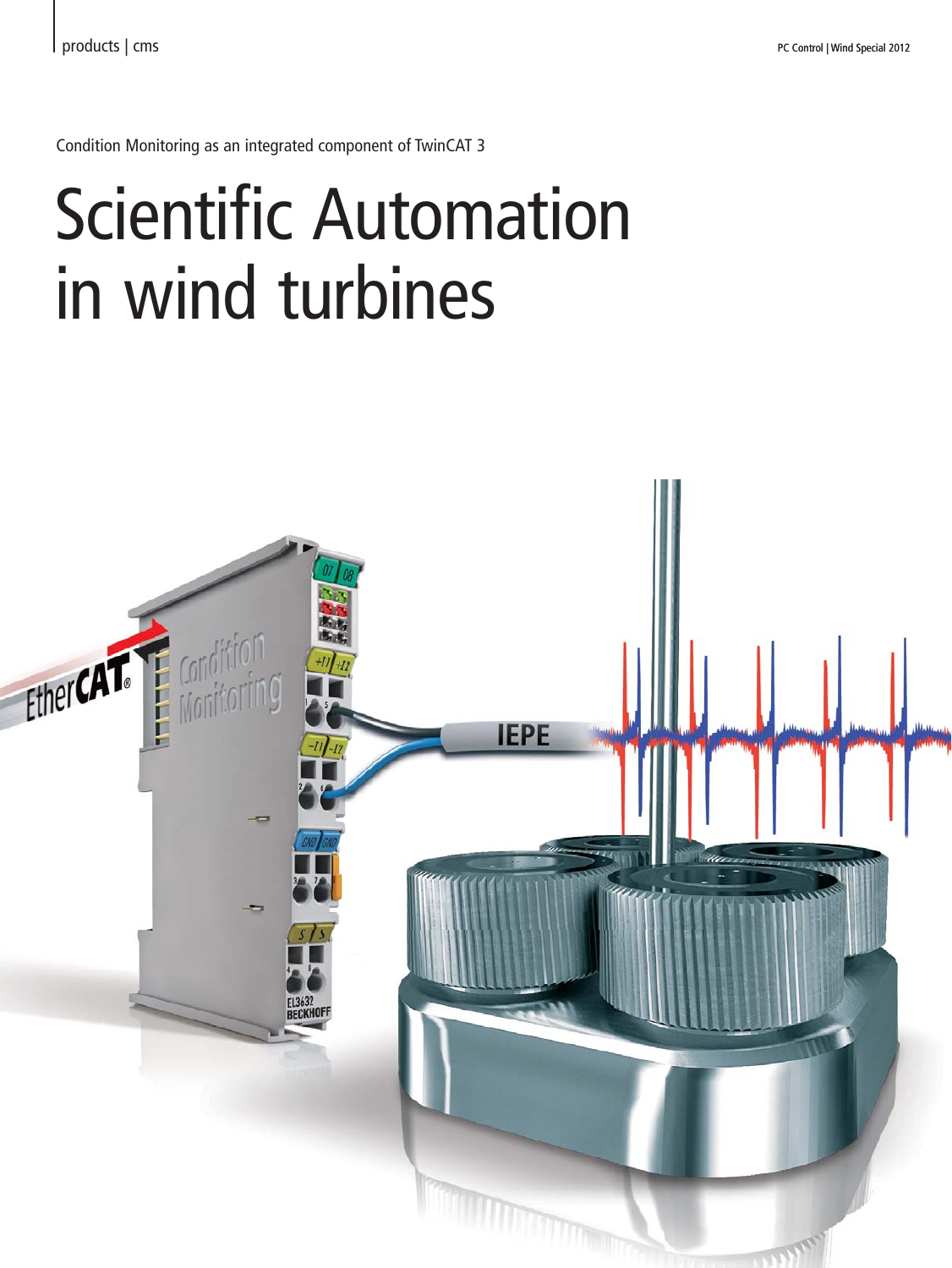



**The real-time environment of TwinCAT 3 is designed to enable almost any number of PLCs, safety PLCs and C++ tasks to be executed on the same or on different CPU cores.**

**The compiled TwinCAT 3 modules can call each other during runtime, irrespective of the programming language.**

The degree of automation in wind turbines is increasing continuously. In addition to the actual system control, monitoring and networking play increasingly important roles. Many control suppliers that offer conventional controllers are reaching their performance limits. The solution lies in an automation system that is essentially based on a scientific approach and integrates the required measuring equipment in a standard control architecture.

Scientific Automation from Beckhoff represents a combination of highperformance Industrial or Embedded PCs, the highly deterministic EtherCAT fieldbus system and intelligent software. These components are also required for automating modern wind turbines. Wind turbine manufacturers want to use the same system for control tasks, monitoring, grid synchronization and system-wide communication. Just thinking of the complex Condition Monitoring algorithms which are to be processed on the controller, it becomes clear that it makes sense to use multi-core CPUs. With the new CX2000 series from Beckhoff, such powerful CPUs are now available in the Embedded PC format preferred by wind turbine manufacturers. The CX2000 devices are equipped with Sandy Bridge processors from Intel. In addition to economical Sandy Bridge Celeron® types, Intel® Core™ i7 processors are available. Even the CX2030, which is equipped with a 1.5 GHz processor (dual-core), is fanless and therefore exceptionally stable because it has no rotating components.

Suitable software must be used to take full advantage of this enhanced performance. This is where TwinCAT 3 control software from Beckhoff comes in. The real-time environment of TwinCAT 3 is designed to enable almost any number of PLCs, safety PLCs and C++ tasks to be executed on the same or on different CPU cores.

## Condition Monitoring library for TwinCAT 3

The new TwinCAT 3 Condition Monitoring library facilitates the utilization of these options. Raw data can be logged with a fast task and processed further with a somewhat slower task. This permits measured data to be logged continuously and analyzed with algorithms such as power spectrum, kurtosis, crest factor and envelope spectrum. The user doesn't have to worry about task-spanning communication, which is automatically handled by the Condition Monitoring library. The results from the individual function blocks in the library are stored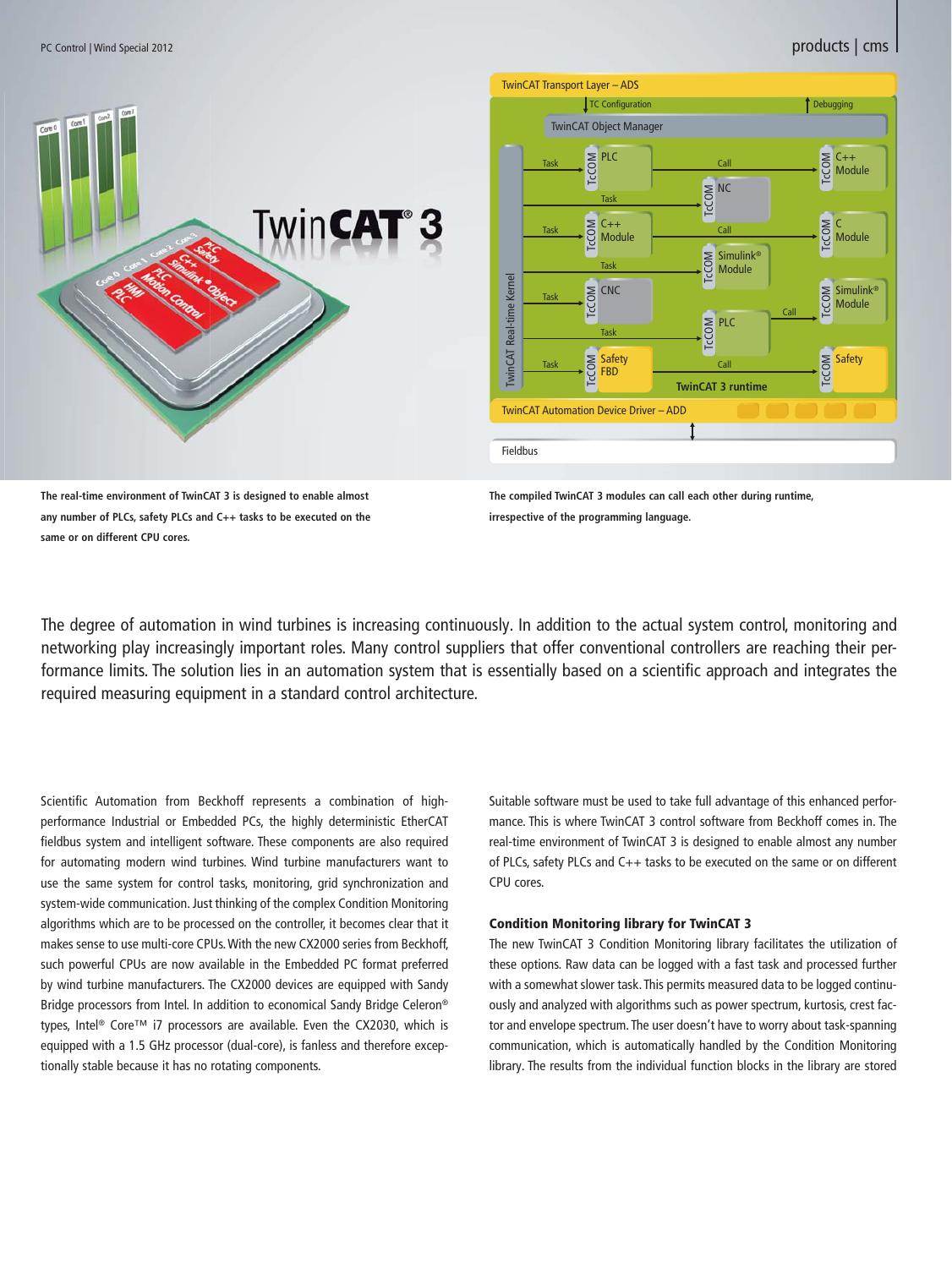

| FB CM PowerSpectrum Static                                                 |                                                    |
|----------------------------------------------------------------------------|----------------------------------------------------|
| oidTransferTrav OTCID                                                      | <b>BOOI</b> bDone                                  |
| oidPowerSpectrum OTERD                                                     | <b>BOOL</b> bErrory                                |
| oldErrorObject OTEND                                                       | HRESULT hrError                                    |
| inChin In Sire UDINT                                                       |                                                    |
| nChn In Dst UDINT                                                          |                                                    |
| nWindowLength UDINT                                                        |                                                    |
| nFFTLength UDIVE                                                           |                                                    |
| nChn Out Src UCIIVT                                                        |                                                    |
| nChn Out Dst MOINT                                                         |                                                    |
| tTimeoutTransferTray [7745]                                                |                                                    |
| oidTransferTray (FICID)                                                    | <b>FB CM Quantiles Static</b><br><b>BOOL bDone</b> |
| oidQuantiles OTCID                                                         | <b>BOOL</b> bError                                 |
| oidOuantilesComig 07000                                                    | HRESLILT hrError                                   |
| oldErrorObted: 07000                                                       |                                                    |
| nChn In Src UGINT                                                          |                                                    |
| nChn In Dst LIDINT                                                         |                                                    |
| pQuantileLevels POINTER TO LREAL                                           |                                                    |
| nCntOuantileLevels UDIVT                                                   |                                                    |
| inCntAppendedData UDINT                                                    |                                                    |
| bResetAppendedData #001                                                    |                                                    |
| inChin Out Sire UCIIVT                                                     |                                                    |
| -InChn Out Dst UDIVT                                                       |                                                    |
| tTimeoutTransferTray LTIME                                                 |                                                    |
|                                                                            |                                                    |
|                                                                            |                                                    |
| <b>FB CM Envelope Static</b><br>oldTransferTray OTCID<br>oidEnvelope OTERD | EOOL bDone<br><b>BOOL</b> bError                   |
| oidErrorObjed OTCID                                                        | HIRFSH T hrError-                                  |
|                                                                            |                                                    |
| nChn In Src UDIVT<br>nChn In Dst WONT                                      |                                                    |
| nWindowLength UDIVE                                                        |                                                    |
|                                                                            |                                                    |
|                                                                            |                                                    |
| nFFTLength UDIVT                                                           |                                                    |
| nChn Out Src MOINT                                                         |                                                    |
| -InChn Out Dst UDINT<br>tTimeoutTransferTray                               |                                                    |

**Calling up the power spectrum function block in TwinCAT 3 The TwinCAT Condition Monitoring library offers different function blocks for signal analysis.**

in a global transfer tray, a kind of memory table. From there the results can be copied to variables or processed further with the aid of other algorithms. In this way users can configure their own individual measuring and analysis chains.

 Particularly in the wind industry, such developments must be tested and simulated extensively because once a wind turbine has been commissioned, modifications and updates in the field would be rather time-consuming and expensive. In order to save time and development costs, a Matlab®/Simulink® simulation of the system can be tested against the original control program code in real-time, for example. In this way many problems can be detected and rectified before commissioning. No Beckhoff-specific components or other modifications of the original model are required for creating Matlab®/Simulink® modules for the TwinCAT 3 runtime environment. The Matlab® and Simulink® coders generate C++ code, which is then compiled into a TwinCAT 3 module. Modules can be re-used easily through instantiation. The block diagram from Simulink® can be visualized directly in TwinCAT for setting break points, for example.

 In addition to TwinCAT 3 and the auxiliary Condition Monitoring and Matlab®/Simulink® integration packages, TwinCAT Scope enables visualization of all relevant signals of a scientific automation software. The TwinCAT Scope consists of two components. The View component is used for displaying signals in the form of charts. The Server component records the data on the target device. A TwinCAT 3 installation always includes a basic version of Scope. This is particularly suitable for commissioning of systems. The Scope provides the user a quick graphic overview of the machine state. Different cursors enable precise reading of the measured data, even in the μs range. For large value ranges it makes sense to switch to a logarithmic display. The Scope product level enables additional functions such as long-term recording or integrability in custom .NET visualizations. All Scope product levels permit visualization of oversampling values from EtherCAT measuring terminals.

## EtherCAT: High-precision measuring technology

EtherCAT as a fast, real-time capable bus system rounds off the scientific automation solution from Beckhoff. EtherCAT has not only become established as a control fieldbus, but also as a measurement fieldbus. Only this Ethernet-based, highly deterministic and fast fieldbus protocol enables complex applications, such as the integration of Condition Monitoring, to be realized. The functional principle of EtherCAT delivers usable data rates far in excess of 90 percent with full-duplex fast Ethernet and bus cycle times of a few microseconds. In conjunction with the oversampling function mentioned above and buffering of values directly in the EtherCAT slave, the sampling rates can be increased far beyond the actual bus cycle: The EL1262 digital input terminals, for example, can scan signals with up to 1 million samples/second. The EL3702 EtherCAT Terminal samples analog signals of  $\pm 10$  V with 16 bit resolution and up to 100 kHz. Distributed clocks in EtherCAT slaves ensure time-synchronized data sampling